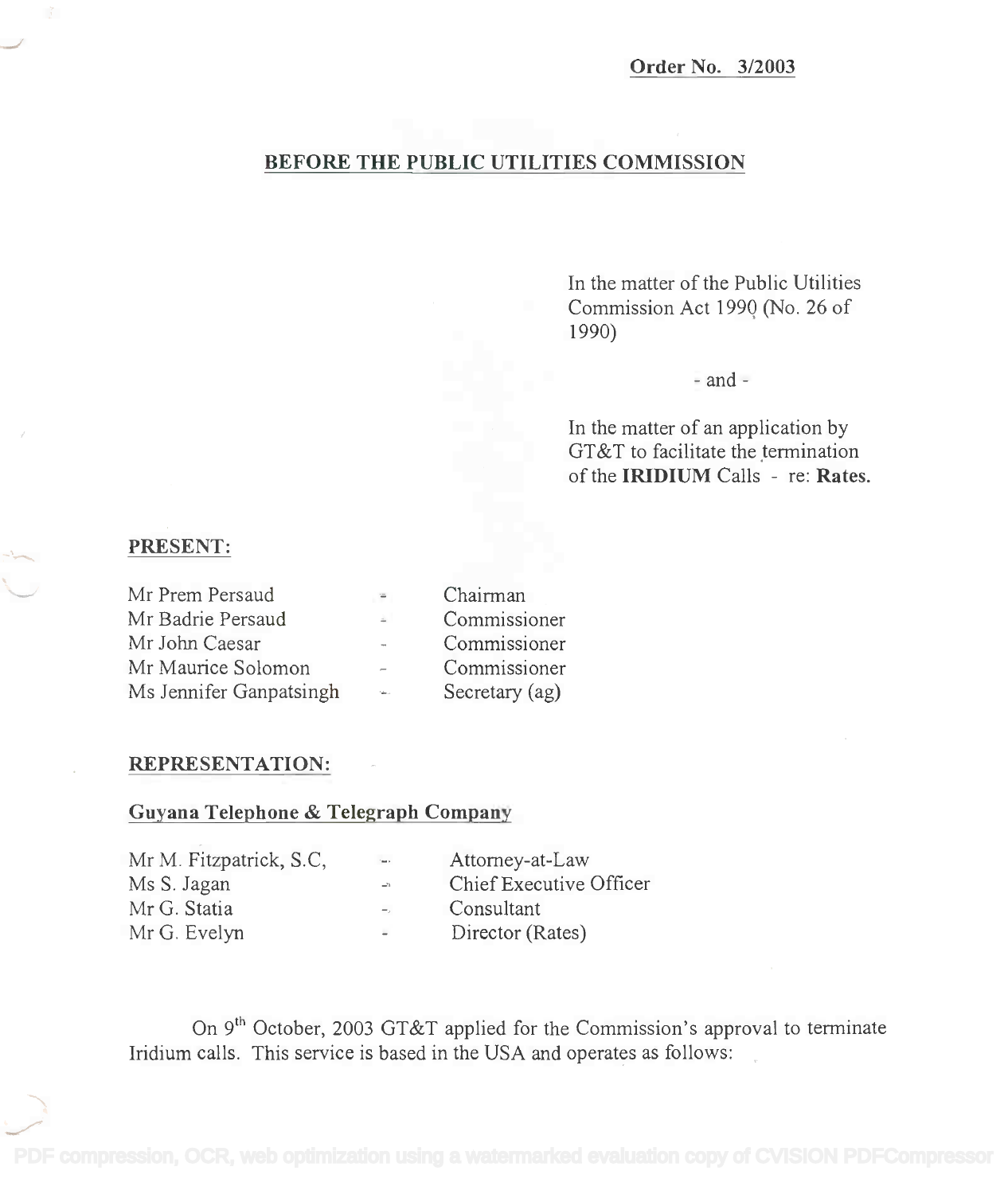On 9<sup>th</sup> October, 2003 GT&T applied for the Commission's approval to terminate Iridium calls. This service is based in the USA and operates as follows: Iridium calls. This service is based in the USA and operates as follows:

A customer of the service would own a specific type of satellite phone. Calls A customer of the service would own a specific type of satellite phone. Calls via this service are made in two stages; the first call is made to a Stratos automated satellite phone centre in the USA; and the call is then sent to the called party via a satellite. The call to the phone centre attracts the PUC approved rates to the USA. There satellite. The call to the phone centre attracts the PUC approved rates to the USA. There is however another charge called the "hubbing rate" which is levied by the phone centre. The PUC has no control over this rate. The PUC has no control over this rate.

Three carriers in the USA operate the service, namely, AT&T; Sprint and MCI.

It immediately suggests that the service is an expensive one and only a few It immediately suggests that the service is an expensive one and only a few persons showed interest. It is expected that total calls would average about one hundred persons showed interest. It is expected that total calls would average about one hundred minutes per month. GT&T will not share in the hubbing charge, but will collect same minutes per month. GT&T will not share in the hubbing charge, but will collect same and remit to the appropriate phone centre in the USA. $\backslash$ 

Of the three companies which operate the service, MCI is charging the most Of the three companies which operate the service, MCI is charging the most reasonable rate for the hubbing service. The related hubbing charges are as follows:

|            | 8816 |            |
|------------|------|------------|
| $\sigma$ . | US\$ | <b>USS</b> |
|            |      |            |
|            |      |            |
|            |      |            |

The Commission approves of this Iridium service and orders that GT&T will use The Commission approves of this Iridium service and orders that GT&T will use its best efforts to route all calls through MCI as this is the cheapest average cost. Only its best efforts to route all calls through MCI as this is the cheapest average cost. Only where this process is not possible will GT&T use the next cheaper route as its secondary where this process is not possible will GT&T use the next cheaper route as its secondary carrier with the costliest as its last alternative. carrier with the costliest as its last alternative.